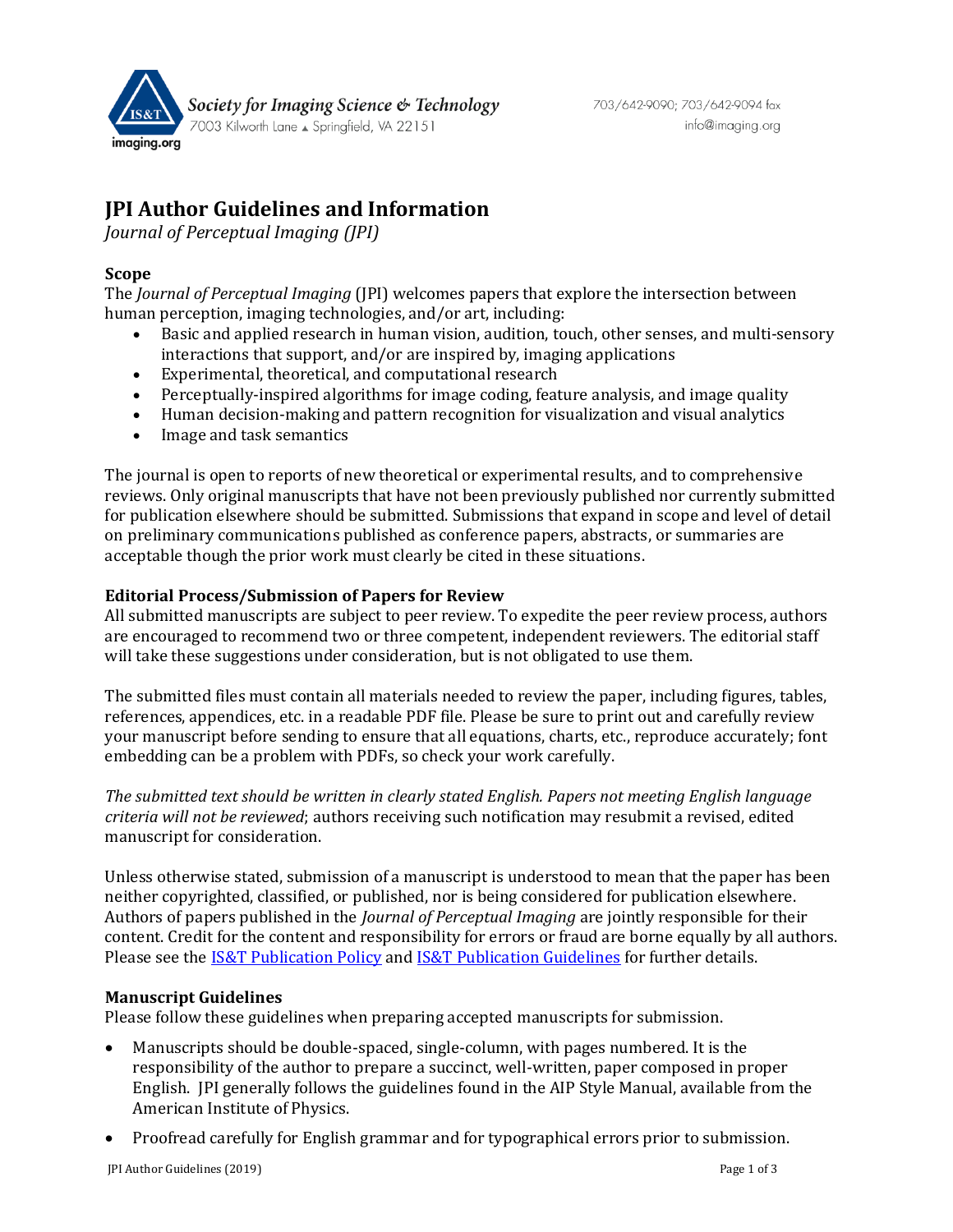- Manuscripts must contain the *IPI* [Author Cover Sheet](https://www.imaging.org/Site/PDFS/JPI/JPI-Author-Cover-Sheet.PDF) as the first page of the article.
- **Manuscripts must contain the sections addressing the following**: introduction of the topic, background in related research (include comparison to published research that is most similar and provides a basis for this research), objectives of this research – clearly stating the intended advancement in the science, methodology and experimental design, description and analysis of results, conclusion, and bibliography.
- **Figures** should conform to the standards set forth at [https://publishing.aip.org/authors/preparing-graphics.](https://publishing.aip.org/authors/preparing-graphics) Each figure must be referenced in the text in the order that it appears in the manuscript.
- **Equations** should be numbered sequentially with Arabic numerals in parentheses at the right margin. Be sure to define symbols that might be confused (such as ell/one, nu/vee, omega/w). All of the variables in the equations must be defined in the text.
- For **symbols, units, and abbreviations,** use SI units (and their standard abbreviations) and metric numbers. Symbols, acronyms, etc., must be defined on their first occurrence.

**Illustrations:** Number all figures, graphs, etc. consecutively and provide captions. Figures should be created in such a way that they remain legible when reduced, usually to single column width (3.3 inches/8.4 cm); see also<https://publishing.aip.org/authors/preparing-graphics> for guidance. Illustrations must be submitted in TIFF or Encapsulated PostScript (EPS) files at full size and 600 dpi; grayscale and color images should be at 300 dpi. JPI does not accept GIF or JPEG files.

IS&T strongly discourages the use of the Lena (Lenna) image in IS&T publications. Authors are advised to use other suitable images to illustrate and compare image processing algorithms. As of 1 January 2019, authors who submit manuscripts containing the Lena image to any IS&T publication will be encouraged to replace the image with a substitute image. As of 1 July 2019, IS&T journals and proceedings will no longer consider new submissions containing the Lena image without convincing scientific justification for its use.

• **References** should be numbered sequentially as citations appear in the text within brackets [1] and list at the end of the document using the following formats:

*Journal articles:* Author(s) [first/middle name/initial(s), last name], "title of article (optional)," journal name, [optionally ISSN number (e.g. for JPI citation, ISSN: 1062-3701], volume (bold): first page number, year (in parentheses).

*Books:* Author(s) [first/ middle name/initial(s), last name], title (in italics), (publisher, city of publication, and year in parentheses) page reference. Conference proceedings are normally cited in the Book format, including publisher and city of publication (Springfield, VA, for all IS&T conferences), which is often different from the conference venue.

#### *Examples*

- 1. H. P. Le, *Progress and trends in ink-jet printing technology,* J. Imaging Sci. Technol. 42, 46 (1998).
- 2. E. M. Williams, The Physics and Technology of Xerographic Processes (John Wiley and Sons, New York, 1984) p. 30.
- 3. Gary K. Starkweather, "Printing technologies for images, gray scale, and color," Proc. SPIE 1458: 120 (1991).
- 4. Linda T. Creagh, "Applications in commercial printing for hot melt ink-jets," Proc. IS&T's 10<sup>th</sup> Int'l. Congress on Adv. In Non-Impact Printing Technologies (IS&T, Springfield, VA 1994) pp. 446-448.
- 5. ISO 13655-1996 Graphic technology: Spectral measurement and colorimetric computation for graphic arts images (ISO, Geneva)[, www.iso.org.](http://www.iso.org/)
- 6. Society for Imaging Science and Technology website[, www.imaging.org,](http://www.imaging.org/) accessed October 2003.

## **Online Submission**

Submit a PDF of your manuscript with the **IPI [Author Cover Sheet](http://www.imaging.org/Site/PDFS/JPI/JPI-Author-Cover-Sheet.docx)** as the first page of your submission t[o JPI@imaging.org](mailto:jpi@imaging.org)